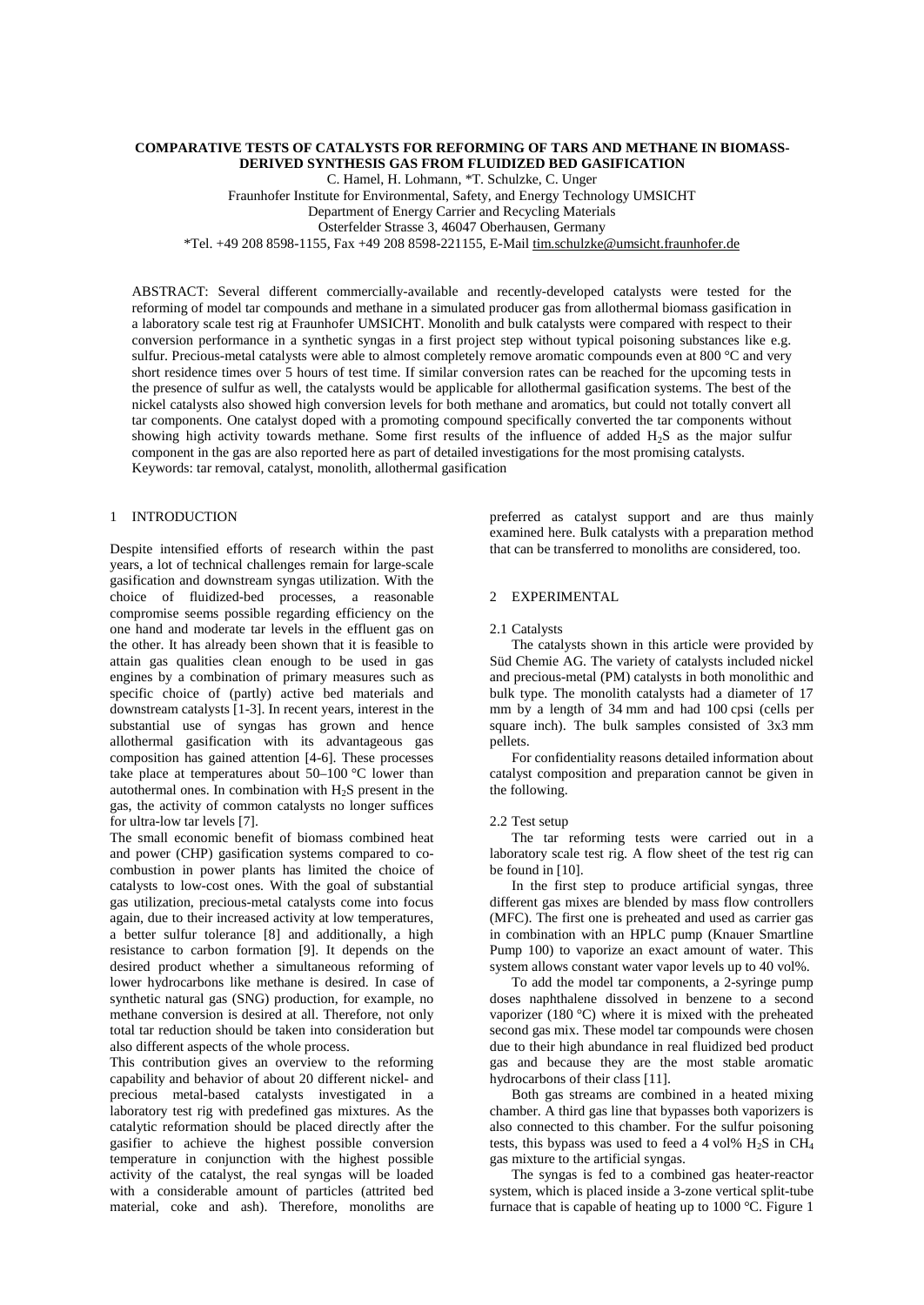shows details of the combined gas heater and reactor. The former is manufactured of a 6x1.5 mm stainless steel (EN steel no. 1.4878) tube helix (1). The reactor is a 22x2 mm stainless steel tube (EN no. 1.4828). A type-K thermocouple placed just at the entrance to the reactor measures the reactor inlet temperature (2). These temperatures are defined as set points for the process steps.

The catalyst is positioned on a small steel cylinder (3), needed for inserting and retrieving the catalyst sample, and a thin quartz glass frit (4) which is designed to ensure a highly uniform gas distribution over the transversal section of the reactor.

A thermocouple on the outer side of the reactor in the axial centre of the catalyst (5) and a thermocouple approx. 1 cm above the catalyst (6) are used to give an insight to the energetic conditions in the reactor. A VICI Valco multi-position valve is used to select a gas stream fed to an online quadrupole mass spectrometer (InProcess Instruments GAM 200). The mass spectrometer has a direct input, i.e. the capillary is positioned in the center of the selected gas stream. This input system allows a parallel, quasi-continuous and quantitative gas analysis of the whole gas matrix, ranging from the ppmv to the vol% level.



**Figure 1:** Detailed view at the gas heater and reactor

#### 2.3 Test procedure

The test program for the sulfur-free benchmark tests comprised the following steps:

In a first step, the furnace is heated up to  $900 \degree C$ (temperature of the first thermocouple) under a  $CO<sub>2</sub>$  gas stream. If a Ni catalyst is used, heating-up is interrupted for a three-hour reduction step at 650 °C by a mixture of 10 % H<sup>2</sup> in Ar. Thereafter, the heating process is continued up to 900 °C. When 900 °C is reached, the gas is changed to syngas and the raw gas composition (before the reactor) is analyzed for about one hour. Average values of the raw gas composition are shown in table I. Then the multi-position valve is changed to measure the output gas (after the reactor). The temperature is

decreased in 50 °C steps down to 700 °C. On every step the temperature is kept constant for one hour. After the 700 °C step, the temperature is increased to 900 °C again to check whether the catalysts reach their initial activities. This measurement allows drawing conclusions about possible non-reversible deactivation of the catalysts during the temperature program. A subsequent five-hour step at 800 °C provides a first hint at the long term stability of the catalyst. At the end of the test, the raw gas composition is measured again to indicate a possible drift of the mass spectrometer.

**Table I:** Composition of Simulated Syngas

| Unit    | Value |
|---------|-------|
| $Vol\%$ | 26    |
| $Vol\%$ | 16    |
| $Vol\%$ | 14    |
| $Vol\%$ | 7     |
| $Vol\%$ | 4     |
| $Vol\%$ | 33    |
| ppmy    | 370   |
| ppmy    | 1 500 |
|         |       |

For the tests with added sulfur, the test program was slightly altered. The temperature steps were prolonged to about three hours each and the long-term step at 800 °C was canceled. In the sulfur tests described in this article, the  $H_2S$  concentration was always 150 ppmv. This concentration correlates to raw syngas with a significant amount of bark in the gasified wood.

In all tests, the total gas flow was 2 L/min at STP conditions (0 °C,  $1 \cdot 10^5$  Pa), resulting in an gas hourly space velocity (GHSV) of approx.  $16000 \text{ h}^{-1}$ . At 800 °C e.g., the residence time is about 0.05 seconds which is approx. ten times lower than in large scale applications. The high GHSV was firstly chosen to reduce the necessary testing time per catalyst and secondly, to test the catalysts under very rough conditions to clearly point out differences. It also has to be borne in mind that the ratio of active monolith channels to the cross-sectional area of the reactor is quite low and would not be transferred to a large-scale reforming system. Table II summarizes the test conditions and relevant dimensions.

**Table II:** Summary of test details

|                               | Unit     | Value  |
|-------------------------------|----------|--------|
| Reactor inner diameter (ID)   | mm       | 18     |
| Catalyst (bed) length         | mm       | 34     |
| Volumetric flow rate (STP)    | L/min    | C      |
| Space velocity at STP (GHSV)  | $h^{-1}$ | 16 000 |
| Steam-to-carbon ratio $(S/C)$ |          | 0.86   |

2.4 Data analysis

For the comparative tests, the main criteria were the conversion levels of naphthalene, benzene and methane. These were calculated according to the following formulas.

$$
X(CH_4) = \frac{n_0(CH_4) - n(CH_4)}{n_0(CH_4)} \cdot 100\%
$$
  

$$
X(C_6H_6) = \frac{n_0(C_6H_6) - n(C_6H_6)}{n_0(C_6H_6)} \cdot 100\%
$$
  

$$
X(C_{10}H_8) = \frac{n_0(C_{10}H_8) - n(C_{10}H_8)}{n_0(C_{10}H_8)} \cdot 100\%
$$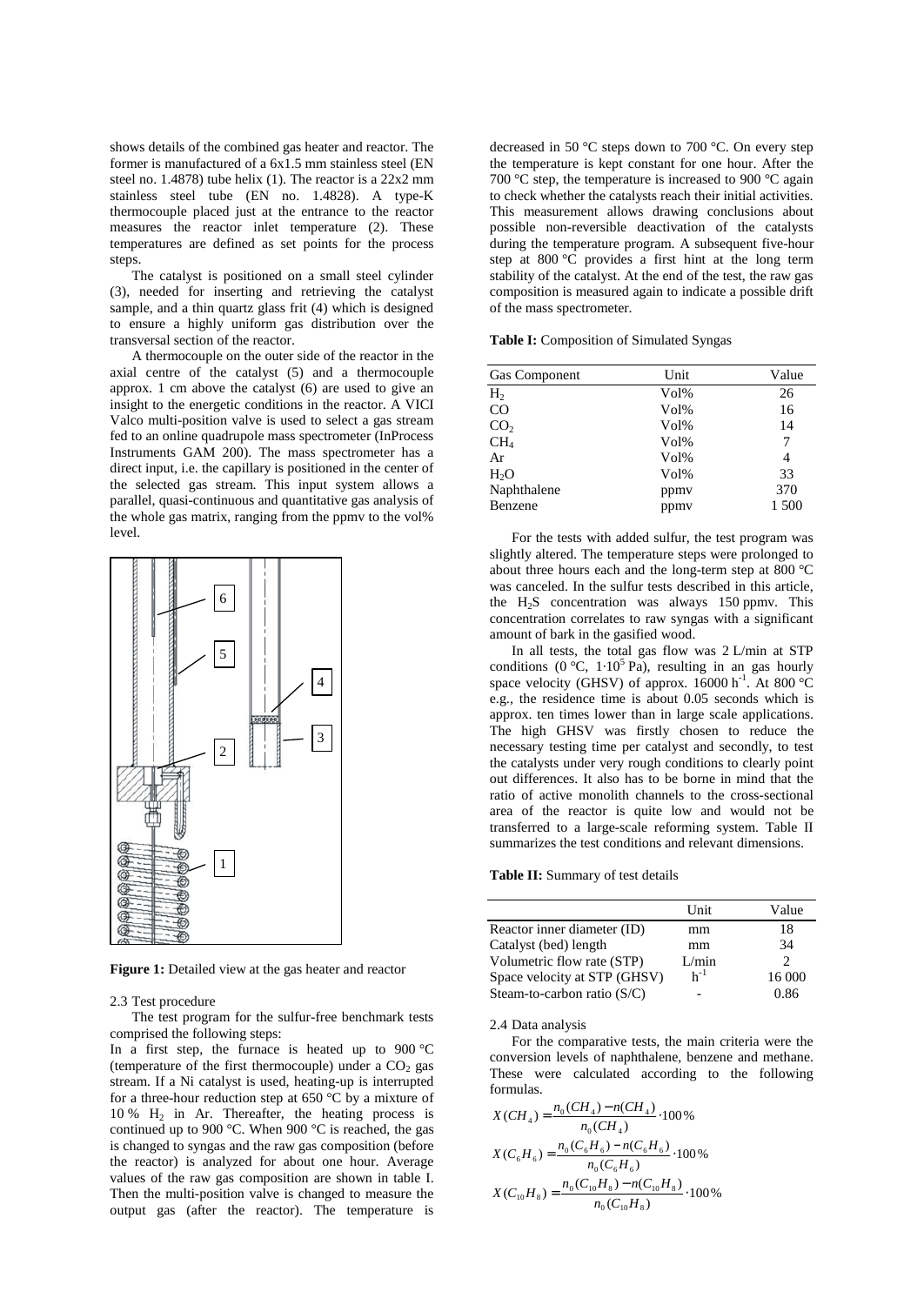Therefore, a molar balance was set up. The volume flows of the MFCs as well as the volume flows of the two liquid dosing systems were used to calculate the total molar input. The raw gas composition measured in each test was used to calculate the molar flow of the elements. As argon could be considered as inert, the change in volume could be deduced from the different fractions of argon in raw and product gas.

In the vast majority of the tests, the elemental molar balances could be closed with an error below 5%.

## 3 RESULTS AND DISCUSSION

#### 3.1 Blank value measurements

With blank value measurements, it could be shown that the used reactor materials have no significant quantitative effects regarding the tar reforming activity in the applied conditions and therefore do not influence the concluded results.

#### 3.2 PM catalyst tests without sulfur

The performances of different PM catalysts were compared with respect to their conversions of methane  $(CH_4)$ , benzene  $(C_6H_6)$  and naphthalene  $(C_{10}H_8)$ . Figures 2, 3 and 4 show the conversions of the hydrocarbons methane, benzene and naphthalene of eight PM monolith catalysts on the y-axis versus the progress of the testing program on the x-axis. There are two points given for the 800 °C long term step. The first one is taken at the beginning of the process step, the second one at the end. To improve readability, the exact relative times are not used here. For the same purpose, a different scaling was used for the three diagrams.



**Figure 2:** Methane conversion versus the temperature before the catalyst



**Figure 3:** Benzene conversion versus the temperature before the catalyst



**Figure 4:** Naphthalene conversion versus the temperature before the catalyst

All shown catalysts were able to nearly completely convert naphthalene at high temperatures, but differed in their performances at lower temperatures, especially at 700 °C. It has to be remarked here that these results are obtained without catalyst poisons or competing compounds like NH<sub>3</sub>. To approach realistic conditions and applications, it is crucial to extend the test matrix with catalyst poisons and other impurities.

To assess the results, especially with a view to economical feasibility, it is necessary to know about the relative amounts of each active component. Table III summarizes the relative amounts of the PM catalysts shown in the figures. As all of them are based on the same cordierite carrier, the amounts can be directly compared.

**Table III:** Summary of test details

| Catalyst     | <b>PM1</b> | PM2 |
|--------------|------------|-----|
| A            |            |     |
| B            |            |     |
| $\mathsf{C}$ |            |     |
| D            | 0.4        |     |
| E            | 0.2        |     |
| $\mathbf{F}$ | 4          | 0   |
| G            | 8          |     |
| H            |            |     |

Regarding the catalysts with just one active component (F, G, H), catalyst G with at least twice the amount of active component of all other catalysts performs best in converting methane and benzene. A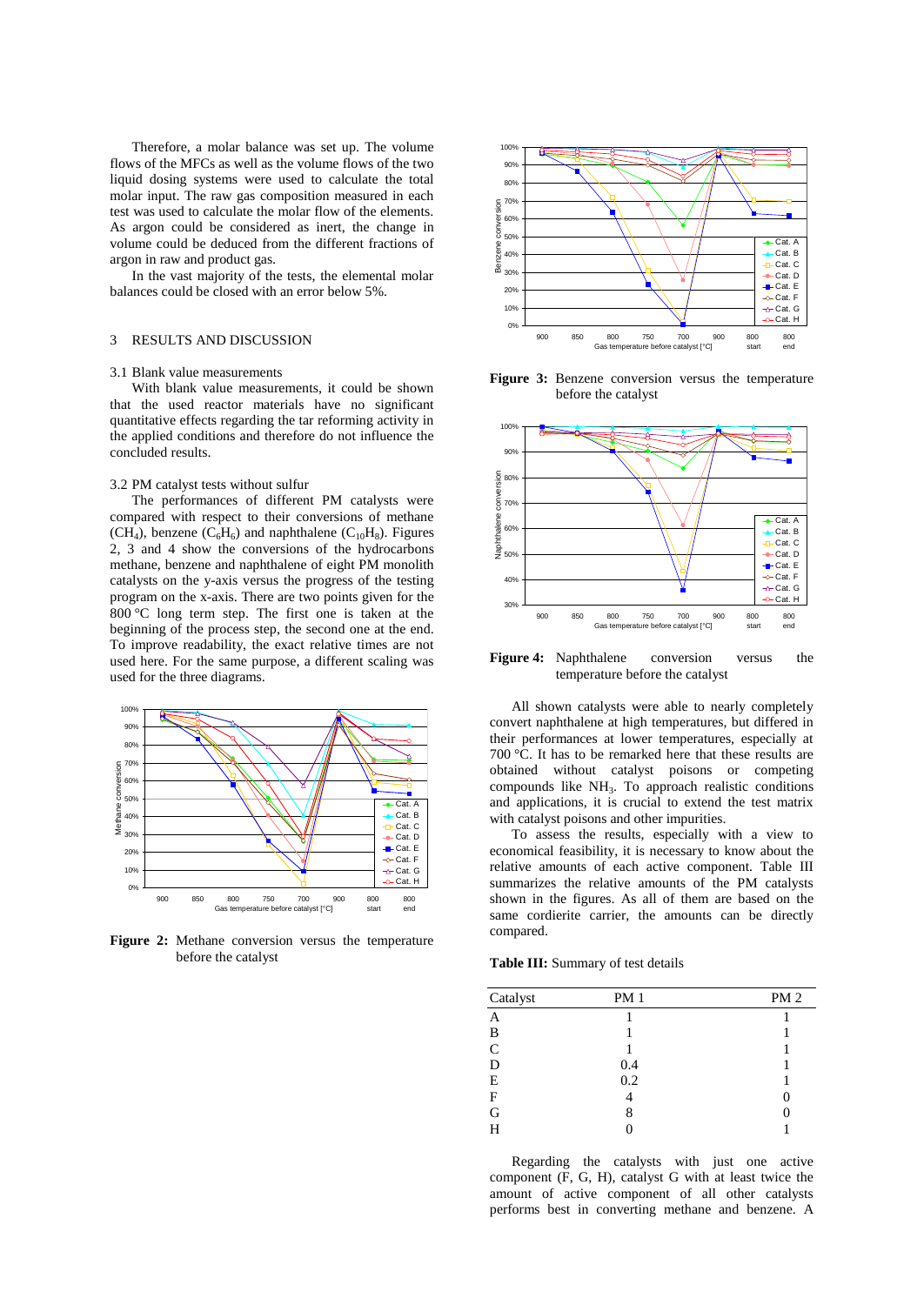reason could be the absolute amount of highly active centers available that are required for the methane reforming reaction. It is also possible, that the activity is too high and thus the catalyst tends to do cracking instead of reforming which would result in carbon formation. This could explain the loss in activity over the five hours at 800 °C. Adding sulfur will probably help to assay this issue.

Catalyst H was prepared with a different precious metal. Though having the least amount of active component, it performs very well in both reforming aromatics and methane. So far, it was not possible to assay the reason for the high activity of this catalyst, but the relations may change when using sulfur loaded gas in the next project steps.

The stability at 800 °C could be in line with the results of catalyst B, as cracking was nearly not present on this catalyst.

Comparing the use of one versus two active components, no clear tendency can be seen so far.

Different synthesis routes lead to diverse results as can be seen for catalysts A, B and C, which differ only in the preparation method but exhibit the same total loading. Either the precursor was varied or the order in which the active components were coated. The results indicate heavy influences of these preparation factors, as catalyst B shows the best results of all catalysts and catalyst C seems to be very inactive.

Catalysts A, D and E are made with the same preparation route but differ in the amount of PM 1. Within one type of preparation, there seems to be a direct correlation between the amount of PM 1 and the activity. For all three compounds, catalyst A performs best and catalyst E is less active.

# 3.3 Ni catalyst tests without sulfur

One main goal of this project is to develop nickel catalysts that are able to compete with PM catalysts at lower temperatures, thus being economically more feasible due to their lower price. For the comparative tests, commercially-available catalysts were tested, as well as catalysts from recent developments.

Figure 5 shows the results of three Ni bulk catalysts. Catalyst K, a commercially available methane steamreforming catalyst, was used as a reference for the tests, due to its standardized preparation route. All three catalysts show high conversions regarding the aromatic compounds but were not able to completely remove them. The catalysts I and K also show high conversions of methane, in opposition to catalyst J. A reason for that could be the additional doping of this catalyst with a promoting compound. With a view to the aim to develop catalysts that can be applied for different downstream applications, this catalyst may be a good choice for SNG or gas engines. These applications benefit from a high methane slip but still need very low concentrations of aromatics. When returning to 900 °C, all three plotted catalysts lose about 5 % of their methane conversion ability but show stable results for benzene and naphthalene. In comparison to the PM catalysts that show no significant deactivation, this leads to the conclusion that the Ni catalysts underwent deactivation as a result of possible coking. The results of the long-term tests also lead to this conclusion, as all catalysts visibly show a loss in activity over the five hours at 800 °C. The deactivation behavior will be further discussed in the following section.



**Figure 5:** Conversions of 3 different Ni catalysts versus the temperature before the catalyst

# 3.4 Comparison between PM and Ni catalysts

As written above, the development of competitive Ni catalysts is one of the major aspects of this project. A direct comparison between two bulk catalysts (3x3 mm pellets) is given in Figure 6.





The PM catalyst is able to nearly totally convert naphthalene down to 700 °C but the conversions of methane compared to Ni are lower. Benzene conversion shows a drop at 700 °C. The Ni catalyst also reaches high conversion levels for the aromatic compounds but, as already discussed above, is not able to convert all naphthalene even at high temperatures. The activity for methane remains high even at temperatures below 800 °C.

Figure 7 gives a first impression about the behavior of the catalysts regarding their long-term stability. In the diagram, the concentrations of  $H_2$  (left side) and the tar compounds (right side) are plotted over the absolute test time. The horizontal offset between the curves is due to the pre-reduction of the Ni catalyst. It is clearly visible that the Ni catalyst loses its activity over the whole length of time in contrast to the PM catalyst, which reaches its final activity after about one hour and constant conversion thereafter. The described behavior could be seen for all Ni catalyst samples over the five hours step at 800 °C.

It has to be remarked that this test was aimed to give a first impression about long-term operation. To further assess this topic, there will be separate long-term tests in the next project steps.

Summarizing the comparison, it can be said that both catalysts work as they were designed. The PM catalyst seems to be good for removing the aromatic compounds;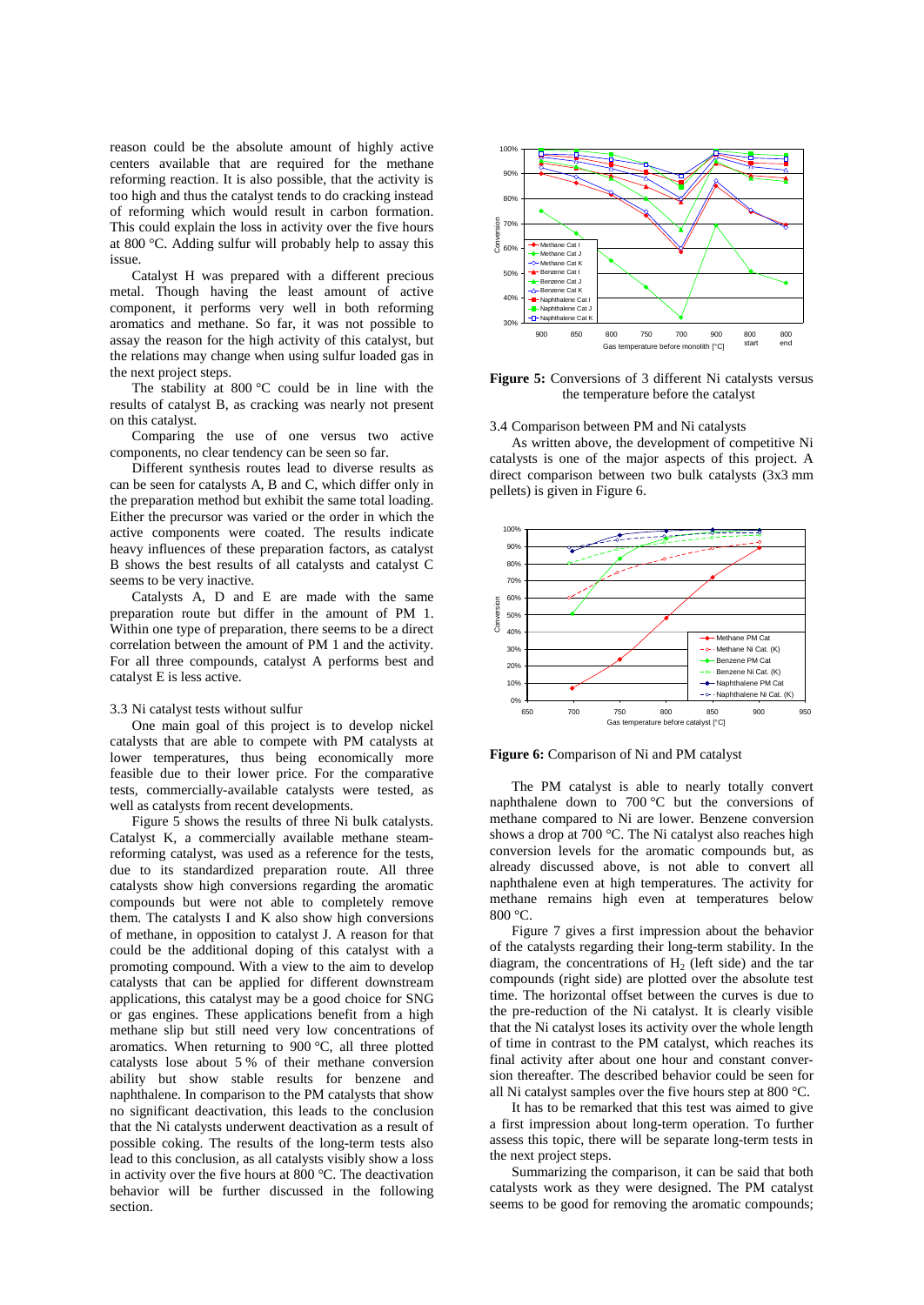the Ni catalyst has a high activity for methane but should not be used for full tar conversion, even without sulfur.



**Figure 7:** Comparison of Ni and PM catalyst in longterm step

3.5 Comparison between bulk and monolith catalyst

The project is focused on developing monolith catalysts due to the designated application in heavily dust-loaded producer gases. Catalyst development, in contrast, primarily uses bulk catalysts as they are easier in synthesis and handling. For the project, it is therefore necessary to be able to compare both types of preparation.

The PM catalysts shown in figure 8 both have the same fraction of active compound per volume and thus can be compared to each other.

While the monolith has a higher conversion rate for methane, the bulk catalyst removes more naphthalene, particularly at 750 - 850 °C. Regarding benzene, the bulk catalyst achieves higher conversions at higher temperatures, whereas the monolith has a higher activity at 700 °C. These phenomena could possibly be explained by diffusion-controlled kinetics. A laminar flow profile is reached quickly within the channels of a monolith which results in diffusion controlled kinetics. This could explain the lower conversions for the larger molecules naphthalene and benzene.



**Figure 8:** Comparison of monolithic and bulk catalyst

#### 3.6 Tests with sulfur

The addition of sulfur is the most important step towards a more realistic simulation of the syngas. By the time of this article's writing, just a few measurements with sulfur were done, so these results should give a first impression about the influence of 150 ppmv  $H_2S$  at the used conditions.

Figure 9 directly compares the results of the bulk

catalyst K in both sulfur-free and sulfur-containing syngas. The conversion performance, especially for methane, was greatly influenced by the addition of 150 ppmv  $H_2S$ . It has to be emphasized that the used GHSV in these tests is more than double what would be applied in large-scale systems, especially when using bulk catalysts. The test with sulfur also showed that the catalyst is able to reach its starting activity of methane after undergoing the low temperatures in contrast to the test without  $H_2S$ -addition. This might be due to a lower coking tendency as a result of partially-occupied active nickel centers as it was reported by [12]. According to this paper, the occupation of high-activity centers can result in a higher selectivity for other components as it can be seen in figure 9.



**Figure 9:** Influence of 150 ppmy H<sub>2</sub>S on Ni bulk catalyst

As described in the experimental section (see figure 1), the temperatures in the axial center of the catalyst (5) and approx. 10 mm after the catalyst (6) were measured by thermocouples. These measurements give information about the thermal conditions as a consequence of the reactions taking place at the catalyst. The reforming reaction is highly endothermic and therefore it was expected that the temperatures outside the reactor (5) and after the catalyst (6) are lower than at the entrance of the reactor (2). The measured temperatures versus the nominal set point are plotted for the test without  $H_2S$ (Figure 10) and with 150 ppmv  $H_2S$  (Figure 11). In both tests, the temperature gradient is decreasing from 900 °C to 700 °C. When methane conversion is depressed (as it can be seen in Figure 9), the reactor is nearly isothermal when highly endothermic reforming of low concentrated tar is balanced by slightly exothermic shift reaction.



**Figure 10:** Measured temperatures versus nominal set points without H<sub>2</sub>S